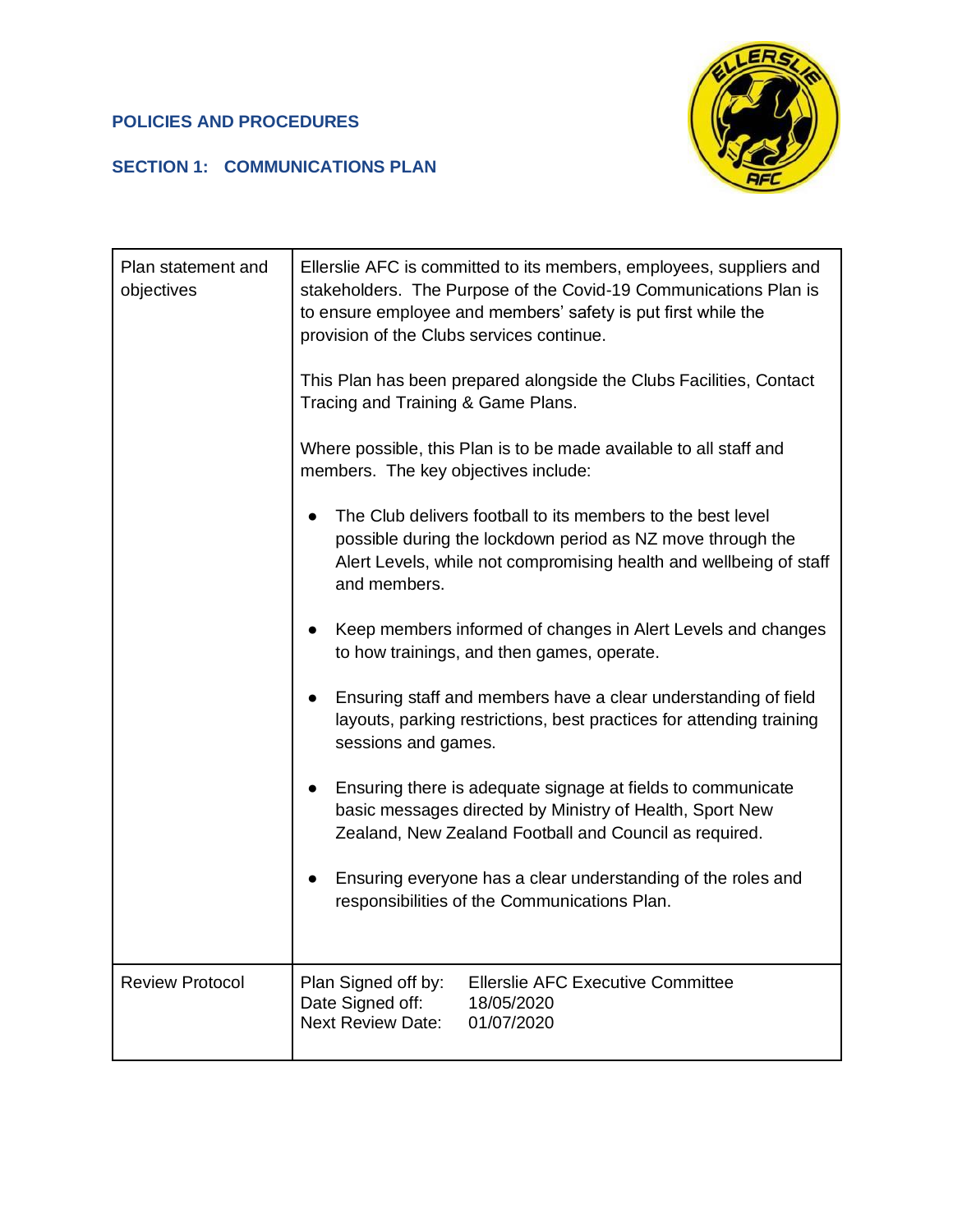## **COMMUNICATIONS CONSIDERATIONS**

Before any training can commence NZ Football require clubs to have in place the required Public Health Measures and that they have been communicated to, and understood by, all participants. These Public Health Measures are covered in the Clubs Facilities, Contact Tracing and Return to Training & Play Plans.

As information on Covid-19 and activities at Alert Level 2 are constantly changing, the Club must keep its members up to date with the latest information and Guidelines from the Ministry of Health, Sport NZ, NZ Football and any other authority which our Club operates.

The requirements of AFF/NFF are:

- Communication Briefings have been held with Coaches before resumption of training
- Communication Briefings have been held with Players before resumption of training
- There is clear in place signage for hygiene measures and managing all training and activities
- Process and sanctions are in place to manage breaches of the Clubs Plan for training at Covid-19 Level 2

The following list outlines initiatives to support these communications measures and additional measures the Club has initiated:

| <b>Communications Initiatives - General</b>                                                                                             | <b>Date</b><br><b>Completed</b> |
|-----------------------------------------------------------------------------------------------------------------------------------------|---------------------------------|
| Communication Briefings have been held with Coaches before resumption of<br>training                                                    |                                 |
| Communication Briefings have been held with Players (and/or<br>parents/guardians of junior/youth players) before resumption of training |                                 |
| There is clear in place signage for hygiene measures and managing all<br>training and activities                                        |                                 |
| Process and sanctions are in place to manage breaches of the Clubs Plan for<br>training at Covid-19 Level 2                             |                                 |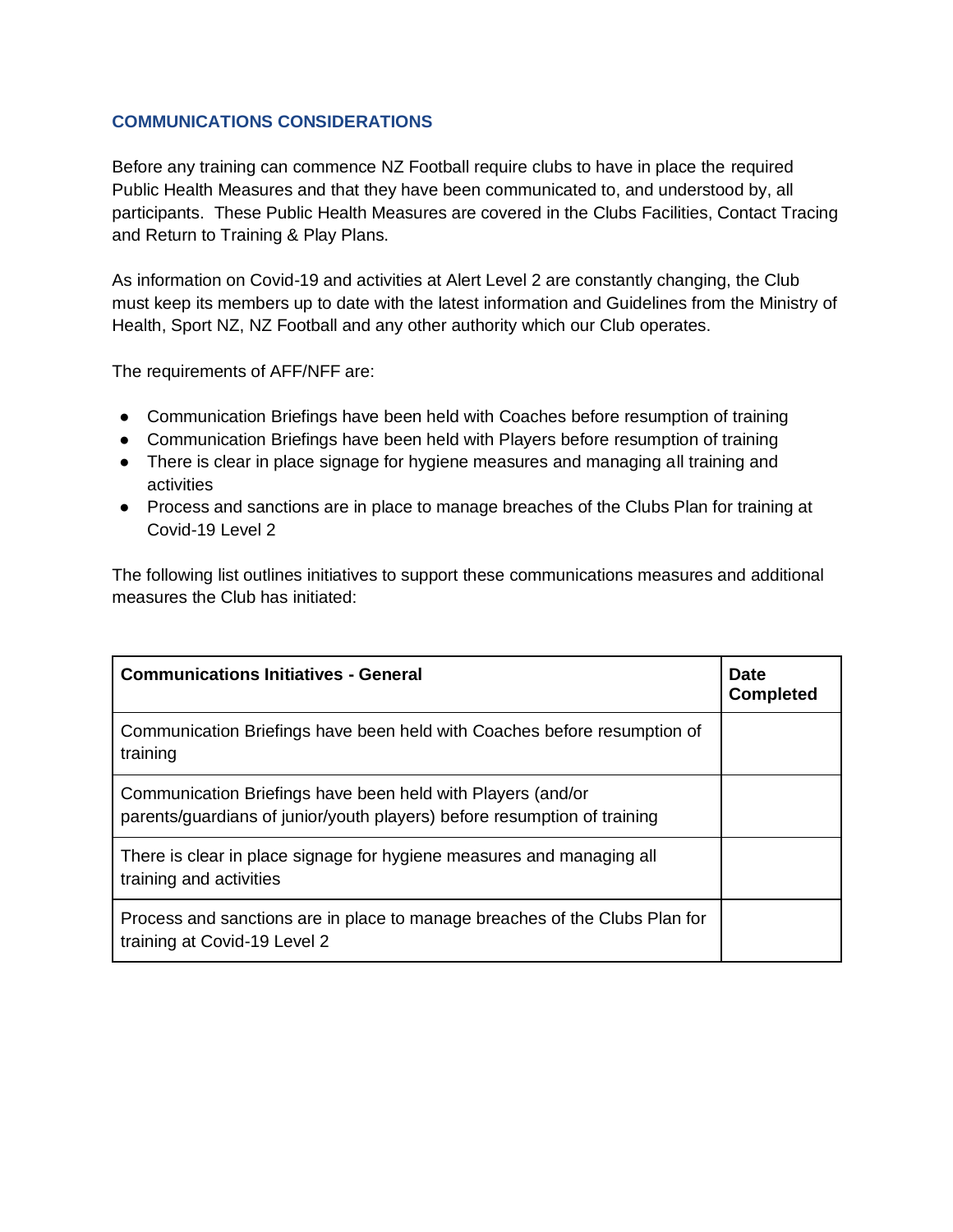In addition to the above, the Club has initiated the following:

| <b>Communications Initiatives - Club Specific</b>                                                                                                                                                                                                                                                                                                                                                                                      | <b>Person</b><br>responsible                        | <b>Date</b><br><b>Completed</b> |
|----------------------------------------------------------------------------------------------------------------------------------------------------------------------------------------------------------------------------------------------------------------------------------------------------------------------------------------------------------------------------------------------------------------------------------------|-----------------------------------------------------|---------------------------------|
| One clear concise message from Club. Appoint one person<br>to communicate with membership in relation to Covid-19.                                                                                                                                                                                                                                                                                                                     | Julie Vidovich                                      |                                 |
| Regular email updates to Members through Club Hub as<br>Alert Levels move and rules within Alert Levels change. In<br>all emails reiterate base requirements to Membership. Ex-<br>Comm to sign off on all emails to Members.                                                                                                                                                                                                          | Julie Vidovich                                      |                                 |
| Post email updates to Website and social media                                                                                                                                                                                                                                                                                                                                                                                         | Tim Adams                                           |                                 |
| Set up a Junior/Youth Facebook Group and a Senior<br>Facebook group and request one representative from each<br>team join. Use this platform to give any urgent information,<br>remind protocols surrounding training at Alert Level 2, advise<br>updated protocols, reminders and updates for<br>representatives to pass on to teams. Platform for<br>representatives to ask questions, seek clarification from Club<br>on protocols. | Tim Adams,<br>Julie Vidovich,<br><b>Kelly Bolus</b> |                                 |
| Have all feedback/complaints directed to one person in Club                                                                                                                                                                                                                                                                                                                                                                            | Julie Vidovich                                      |                                 |
| Identify any additional signage required to support other<br>plans                                                                                                                                                                                                                                                                                                                                                                     |                                                     |                                 |
| Communication with YMCA and Ellerslie Cricket Club with<br>copies of our Plans for Return to Train & Play                                                                                                                                                                                                                                                                                                                              | Tim Adams                                           |                                 |